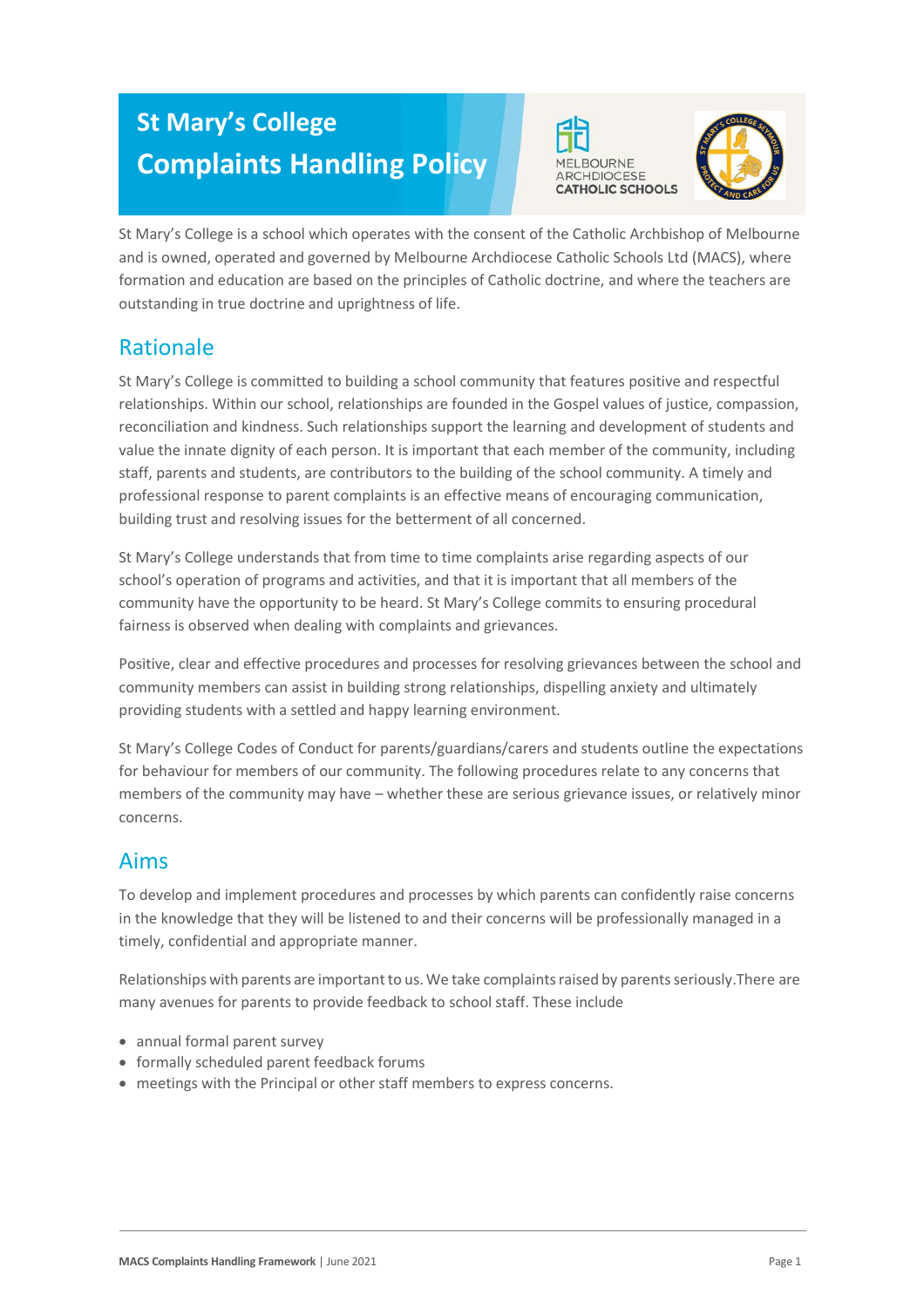## Who to contact to make a complaint

The nature of the complaint will determine who is the most appropriate person or body to manage a Complainant's concerns. In most instances, it is expected that the Complainant will have raised their complaint at St Mary's College before taking it further with MACS.

#### **Complaints should be directed to the school Principal in the first instance**

For complaints of a serious nature involving school staff, the following additional information is provided.

#### **Misconduct or serious misconduct**

All complaints of alleged misconduct or serious misconduct by a teacher or staff member should be reported to the Principal of St Mary's College.

Complaints about teachers can also be reported to the Victorian Institute of Teaching (VIT), the regulator in relation to the registration and investigation of serious misconduct (including conduct which is of a physical or emotional nature) of all teachers in the state of Victoria. If unsure whether the complaint constitutes serious misconduct by a teacher, contact the VIT on 1300 888 067 or [vit@vit.vic.edu.au.](mailto:vit@vit.vic.edu.au)

In some cases, certain actions which involve physical or emotional misconduct, such as unlawful assault or threats to the person, may constitute a criminal offence. These types of offences should be reported to and investigated by the police. Initial consultation with the Principal of St Mary's College may help to determine the appropriate course of action in these circumstances.

#### **Child abuse (including sexual offences)**

All complaints of alleged child abuse (including sexual offences) of a school student should be reported to the Principal of St Mary's College.

There are legal obligations on all adults to report child abuse to police once a reasonable belief is formed that a sexual offence has been committed against a child.

Failure to disclose a sexual offence against a child is a criminal offence under section 327 of the *Crimes Act 1958* (Vic.) and applies to all adults (18 years of age and over) in Victoria.

Communication with children under 16 years of age by teachers, staff or any other person to prepare or 'groom' a child for future sexual activity is a criminal offence under section 49M(1) of the Crimes Act and must be reported to the police. The offence of grooming applies to any person aged 18 years or over and does not apply to communication between people who are both under 18 years of age. For further information, refer to MACS Policy 2.19 Child Protection – Reporting obligations.

#### **Complaints against Principal of St Mary's College**

In the case of a complaint involving the Principal of St Mary's College, the MACS Regional General Manager who oversees St Mary's College should be informed immediately.

MACS Regional Offices are located in the North, South, East and West of metropolitan Melbourne. Contact details are listed at the end of this Policy.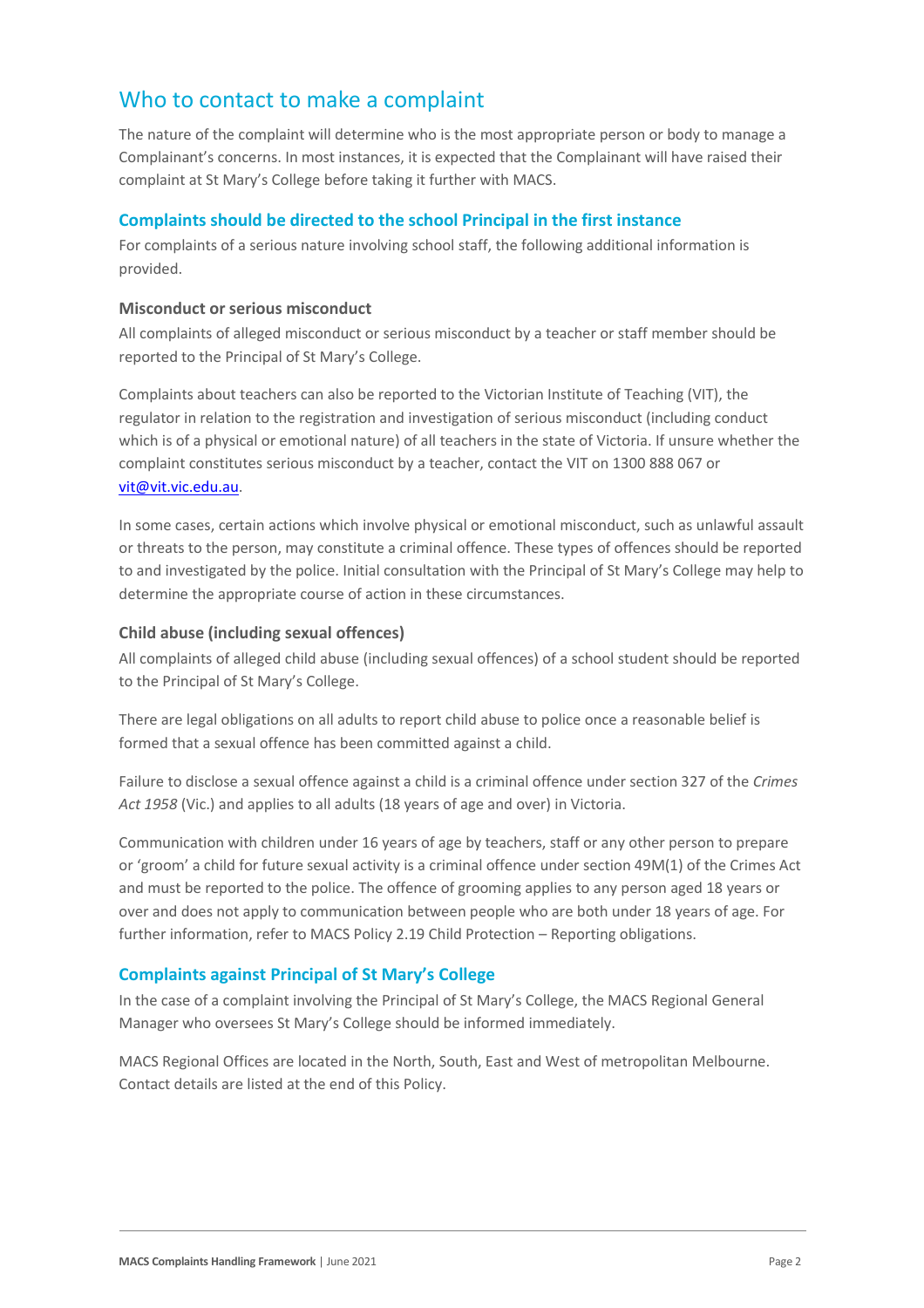#### **Complaints against clergy or other religious persons**

If the complaint relates to the clergy or other religious persons involved with St Mary's College, the Complainant should contact and seek advice from the Professional Standards Unit of the Catholic Archdiocese of Melbourne, 486 Albert Street, East Melbourne. Contact 03 9926 5621 or [psu@cam.org.au.](mailto:psu@cam.org.au)

If the priest or religious person is a member of a religious order, the Complainant should also contact the Provincial Head or professional standards office of that congregation or religious order. If the complaint is about child abuse, see above.

#### **Anonymous complaints**

The governing body of St Mary's College endeavours to address and respond to all complaints. In some situations, our governing body may not be able to fully address complaints that are made anonymously or without sufficient detail being provided to enable an inquiry or investigation, or resolution of the matter. To ensure procedural fairness, respondents have a right to know the particulars of the allegations being made against them and be given an opportunity to respond to them. Where possible, Complainants are encouraged to give their names and to be reassured that we will deal with complaints professionally and in accordance with procedural fairness and confidentiality. If the Complainant wishes to remain anonymous, it is at the Principal's discretion what, if any, action will be taken. Anonymous complaints will be recorded in the same manner as all other complaints are recorded.

### Procedures for complaints about issues at St Mary's College

St Mary's College has developed and maintains a fair, effective and efficient complaint-handling procedure so that complaints about events or decisions at St Mary's College can be addressed. The following steps can guide the procedure in making a complaint about issues arising at St Mary's College.

#### **Informal and formal resolution procedures**

#### **Informal resolution procedures**

**Raise the matter directly with the relevant staff member first where appropriate.** If the matter involves your child or an issue of everyday class operation, contact the staff member concerned, preferably by email, explaining the nature of your concern and request a telephone conversation or meeting. Complainants are strongly discouraged from sending or discussing confidential, contentious or emotional information by email. This is best done in a meeting or phone call.

The teacher will acknowledge the email within **two working days**. The staff member may be able to respond to your complaint by return email or telephone with a satisfactory outcome. At times, parties may be assisted to resolve a misunderstanding, miscommunication or lack of clarity through the support of another person, such as another member of staff or the principal.

If further inquiry of the complaint is required, the staff member will explain this to you and direct you to this Policy if you have not already viewed this. They will also establish a clear timeframe for the inquiry and when you can expect further information from them.

**If the matter cannot be resolved informally**, or you wish to make a formal complaint, you can telephone to make an appointment to discuss the matter with the Principal or email your concern in writing.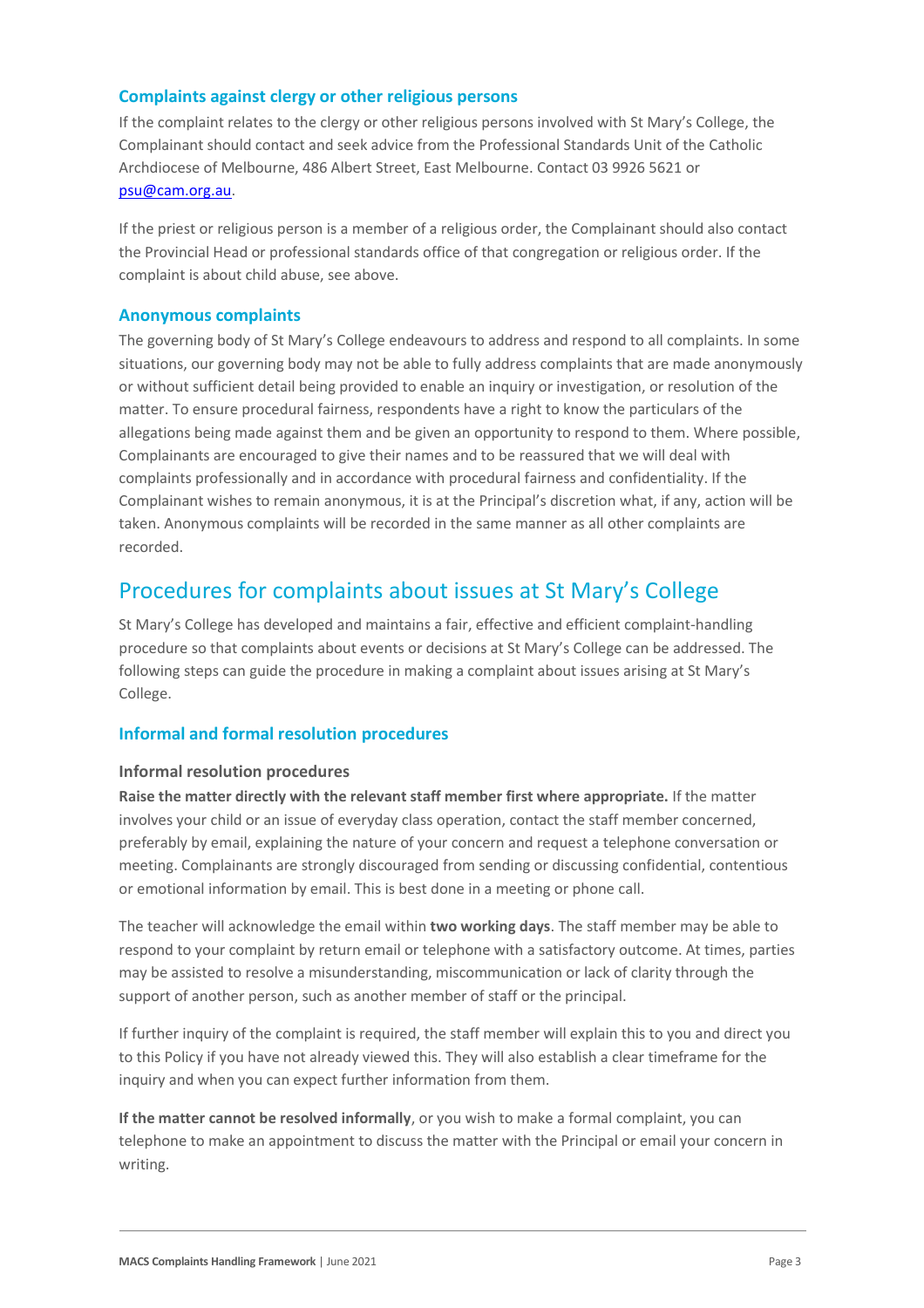#### **Formal resolution procedures**

**If the grievance or concern is about broader school issues, school staff or serious issues** that are difficult to discuss with classroom teachers or if the issue not been satisfactorily resolved, Complainants are invited to make an appointment to speak with the Principal.

- In all cases, confidentiality is respected. Only the people who need to know about the issue will be involved. The people who need to be informed will be discussed at the meeting.
- Community members may be accompanied by a support person at appointments to resolve grievances.
- All formal discussions and procedures involving grievances will be documented.
- Every attempt will be made to address an issue and, where resolution is possible, it will be reached in a timely manner.

When a formal complaint is received, it will be acknowledged and the Complainant will be provided with a copy of this Policy so they can understand the procedures that will be followed in dealing with their complaint.

# Timeframe for dealing with formal complaints

In moving to more formal procedures, the Principal or a senior member of staff will undertake the inquiry in the following manner, ensuring procedural fairness is observed:

- organise a meeting/phone conference with you
- direct you to a copy of this Policy if you have not already viewed this document
- at the outset, establish the timeframe for the inquiry into the matter and when you can expect to hear further information or have a resolution. This would normally be within 10 working days
- fully document the complaint, any actions taken to resolve it and outcomes of those actions
- further consider the matter
- ensure that no one is victimised as a result of a complaint being made
- if necessary, enable a Complainant to be accompanied at meetings by another person of their choice as a support person
- if appropriate, enable the person against whom the complaint has been made to respond, and to be accompanied to any meeting by another person of their choice as a support person
- advise the Complainant of the outcome of the inquiry in writing.

### Recording complaints

All complaints received at St Mary's College will be recorded, even those which are about issues perceived as trivial or minor. This helps us to identify key risk areas or any whole-school issues which, if left unresolved, could lead to harm or injury or more serious concerns.

The following information about complaints received will be recorded:

- contact details of the Complainant
- date of complaint and method of communication
- nature of the complaint and the requested resolution
- name of the staff member handling the issue
- any actions and the timeframe taken, minutes of meetings and communication
- a statement of the outcome, including the closure date and date of advising the Complainant of the outcome.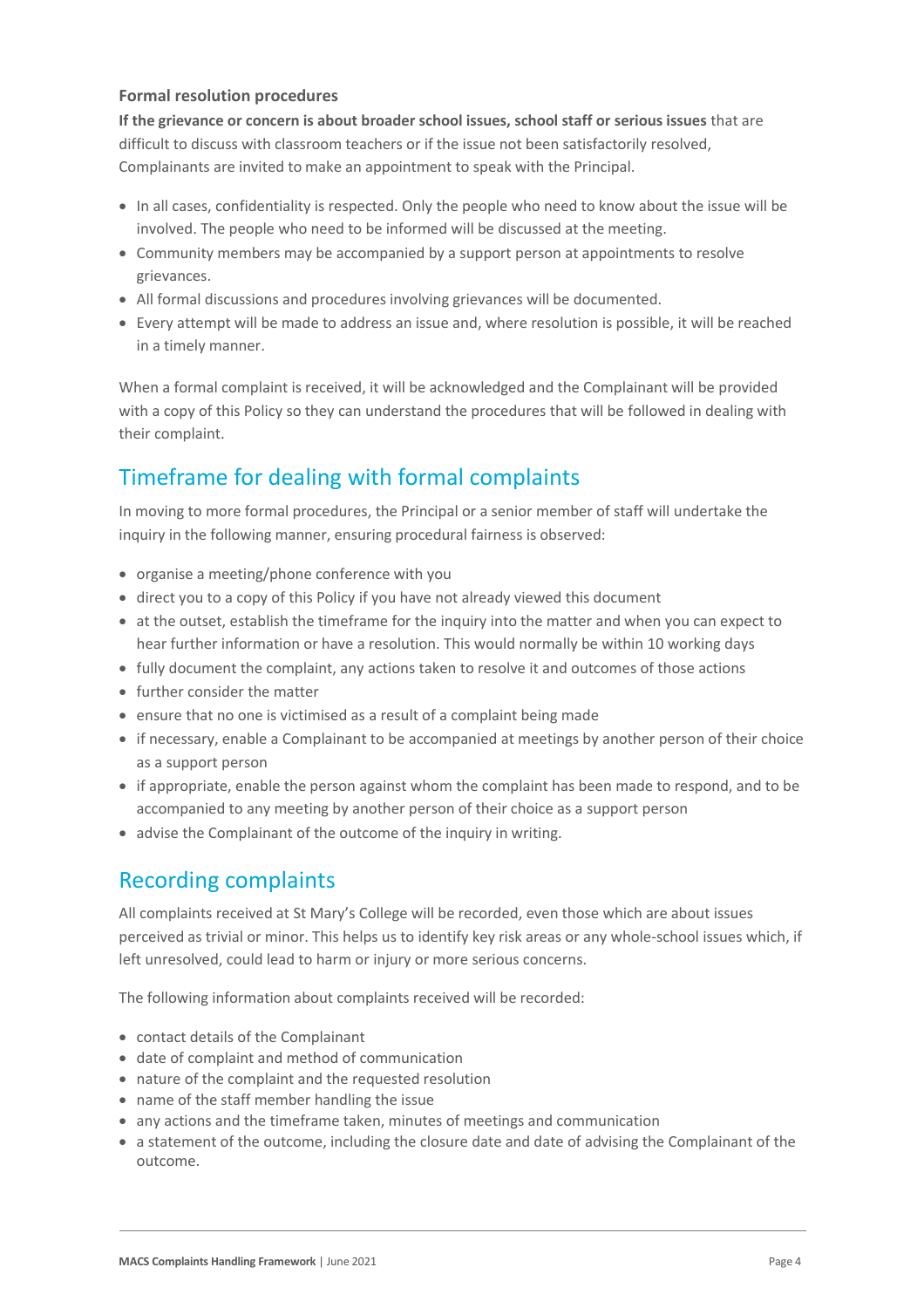# Expectations of and information for parents and guardians

In making a complaint, St Mary's College requests and expects that the Complainant will:

- raise the concern or complaint as soon as possible after the issue has arisen
- communicate and respond in ways that are constructive, fair and respectful
- provide complete and factual information about the concern or complaint
- observe confidentiality and a respect for sensitive issues
- act in good faith to achieve an outcome acceptable to all parties
- have realistic and reasonable expectations about possible outcomes/remedies.

If your concern/complaint relates to your child's treatment by another student or students while at St Mary's College, we expect that you will refer your complaint directly to the School, via your child's class teacher, Assistant Principal or Principal. Under no circumstances should you approach another student while in the care of the school to discuss the issue or chastise them. Direct contact with parents to resolve the matter is also discouraged if the complaint pertains to issues or incidents that have arisen at the School.

Parents and guardians making complaints should ascertain the facts as best they can, and contact the Principal at their earliest convenience.

- Parents and guardians with complaints may contact the School by telephone, in person or in writing.
- Parents and guardians visiting the School to make a complaint are advised that the Principal may not be immediately available to discuss the complaint.

However, details regarding the complaint can be taken by the office staff, and an appointment time can be made to meet with the Principal.

Parents and guardians making complaints are to be respectful, confidential and courteous. Parents who are unreasonable, threatening or discourteous can expect their discussions with the Principal to be terminated until such time as an alternative discussion time is arranged by the school.

The School will record the details of all complaints including the name and contact details of the persons making the complaints. The School will then refer the complaint to the most appropriate person to undertake an inquiry. There will be many occasions that this will be someone other than the Principal. The staff member conducting the inquiry may conduct a preliminary inquiry or communicate with the parent to discuss the matter further.

If the scope of the inquiry is beyond the capacity or jurisdiction of the school, the matter will be referred to the MACS Regional General Manager and the parent will be informed of the referral.

Parents and guardians discussing complaints with the Principal may be accompanied by a support person. The support person can be a family member, a friend or a professional with knowledge of the student. Any person acting in a professional capacity on behalf of the parents must provide their occupational details and full name prior to the meeting being held. It is at the Principal's discretion whether an external professional is a participating member of any school meeting. The support person may encourage and facilitate sharing of parent knowledge, perception and issues. The support person should support a positive working relationship between all parties. The support person does not speak on behalf of parents/guardians/carers discussing complaints with the Principal.

Any inquiry conducted by the School will be done so in a timely, efficient and confidential manner, ensuring the fair principles of natural justice are applied for all. Parents will be provided with an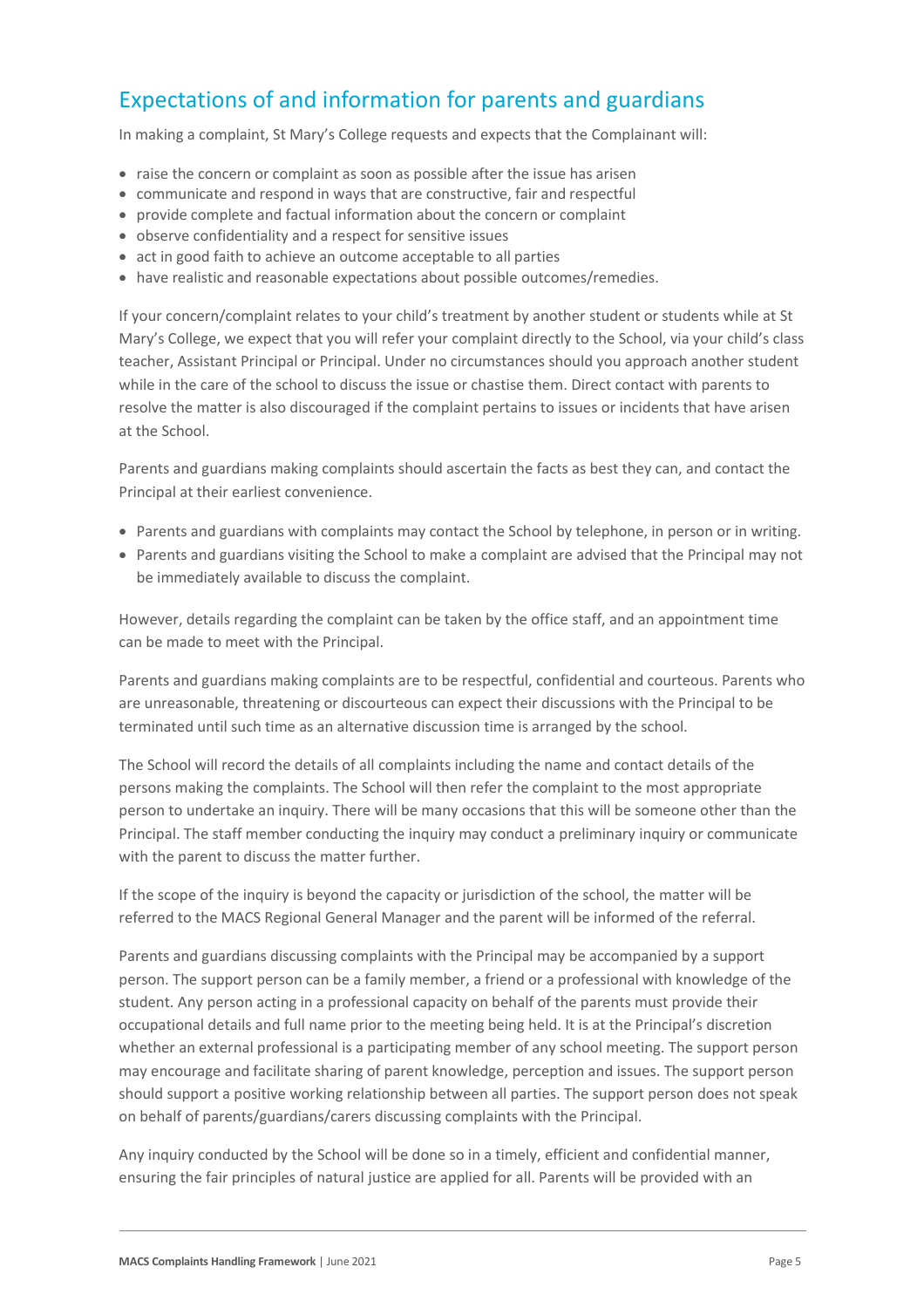anticipated timeframe for a resolution. The staff member conducting the inquiry will record the details of the inquiry.

Privacy laws may prohibit information being provided to the Complainant of any specific action that has been taken in relation to individuals about whom the complaint has been raised.

# Outcomes of complaints

Outcomes to complaints and grievances can include the following:

- apology either verbal or written
- mediation with an internal or external mediator
- official warning
- disciplinary action
- behavioural contract (in the case of a student)
- pastoral or spiritual care
- an understanding that the behaviour will not be repeated
- a change in policy or procedure.

#### **Complaint escalation**

If the matter cannot be resolved at the School level, or if the complaint is about the Principal of St Mary's College, Complainants may contact the relevant MACS Regional Office (see details below).

When a complaint is serious or it is not resolved after the involvement of the MACS Regional General Manager, it may be referred to the MACS Executive Director for review.

If the complaint is unable to be resolved to the satisfaction of the Complainant, but the matter is however finalised, the Complainant has the right to seek alternative independent or other advice, or contact other entities such as the Victorian Equal Opportunity and Human Rights Commission, the Catholic Education Commission of Victoria Ltd or the Victorian Civil and Administrative Tribunal.

### Withdrawal of a complaint

A complaint can be withdrawn at any stage during the complaint management procedures. A complaint should be retracted in writing by the Complainant and addressed to the relevant MACS Regional General Manager.